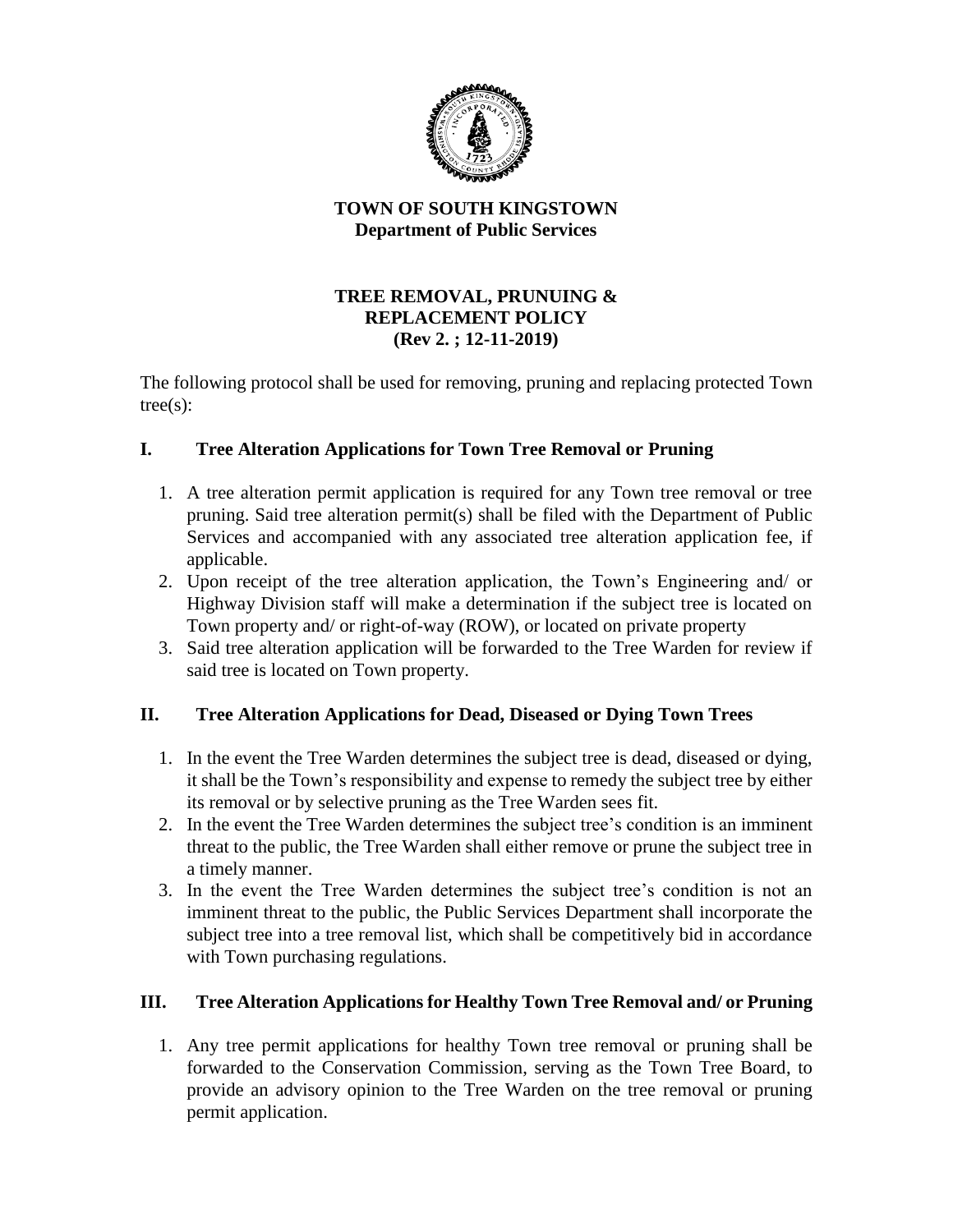- 2. The applicant for said tree permit applications will be required to provide a compelling case to the Tree Board and Tree Warden on why the tree permit application should be approved.
- 3. If approved by the Tree Board and the Tree Warden, the applicant will be required to:
	- a. Have the subject tree removed or pruned by a RI Licensed Arborist at the applicant's expense
	- b. If a tree removal, grind the stump no less than 12" below grade and loam and seed the area of disturbance
	- c. Provide reimbursement to the Town in accordance with the Tree Replacement schedule for new tree stock equivalent to the tree removal and/ or pruning loss. Said funds shall be used by the Town for replacement tree stock. The Tree Warden shall determine the appropriate tree species and location for any new tree stock, which may or may not be in proximity to the tree that is removed or pruned.

### **IV. Town Trees That Were Removed and/ or Pruned Without a Tree Permit**

Any Town tree(s) that were illegally removed, damaged, or pruned without issuance of a written permit as approved by the Town Tree Warden consistent with Chapter 18.5 - Tree Ordinance - of the Town Code shall be subject to the following:

- 1. The South Kingstown Public Services Department (DPS) shall solicit written quotes from time to time for new tree plantings in accordance with the standards listed in the Tree Ordinance, Section 18-5.2 (c)(4). Said quotes shall be for different species and size of trees in accordance with the Town Tree Planting Specifications in the Town of South Kingstown, R.I. Subdivision and Land Development Regulations. Said quotes shall also include the cost of proper tree care and watering for a two- (2) year warranty period subsequent to the tree planting.
- 2. Upon determination that a protected tree(s) has been illegally removed, damaged, or pruned, the Town Tree Warden may require a monetary restitution of up to \$2,500 (two thousand five hundred dollars) from any individual or entity who performed or authorized the work. The amount of monetary restitution required shall be based upon the average cost to plant and maintain replacement trees consistent with the written quote(s) the DPS has on file and the number of replacement trees that shall be required to remediate the illegal action. The number of replacement trees required shall be derived from the diameter at breast height (DBH) of the tree(s) approved for removal or the tree(s) illegally removed, damaged, or pruned in accordance with the Tree Replacement Schedule below. DBH is defined as the diameter of the trunk of a tree measured at 4.5' from ground level. The amount of monetary restitution required for an illegal action against any individual tree shall not exceed \$2,500 (two thousand five hundred dollars) as set forth in Sec. 18.5-36 (a) of the Town Code.

Tree Replacement Schedule: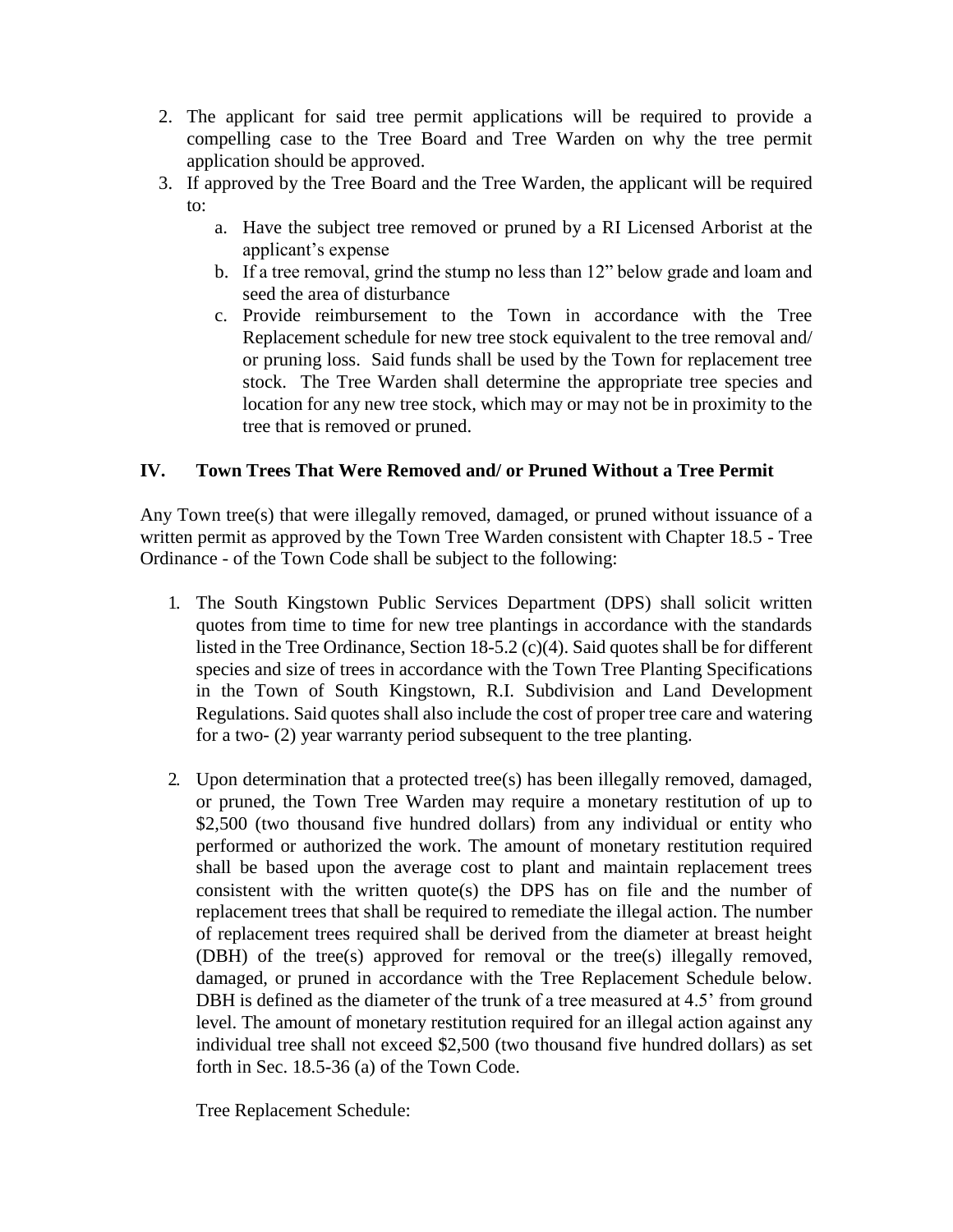| DBH of                   |             |
|--------------------------|-------------|
| Removed                  | <b>Tree</b> |
| Damaged or               | Replacement |
| <b>Prunded Town Tree</b> | Quantity    |
|                          |             |
| $2.1 - 10.0"$            |             |
| 10.1-20.0"               | 2           |
| 20.1-30.0"               | 3           |
| > 30.0"                  | 4           |